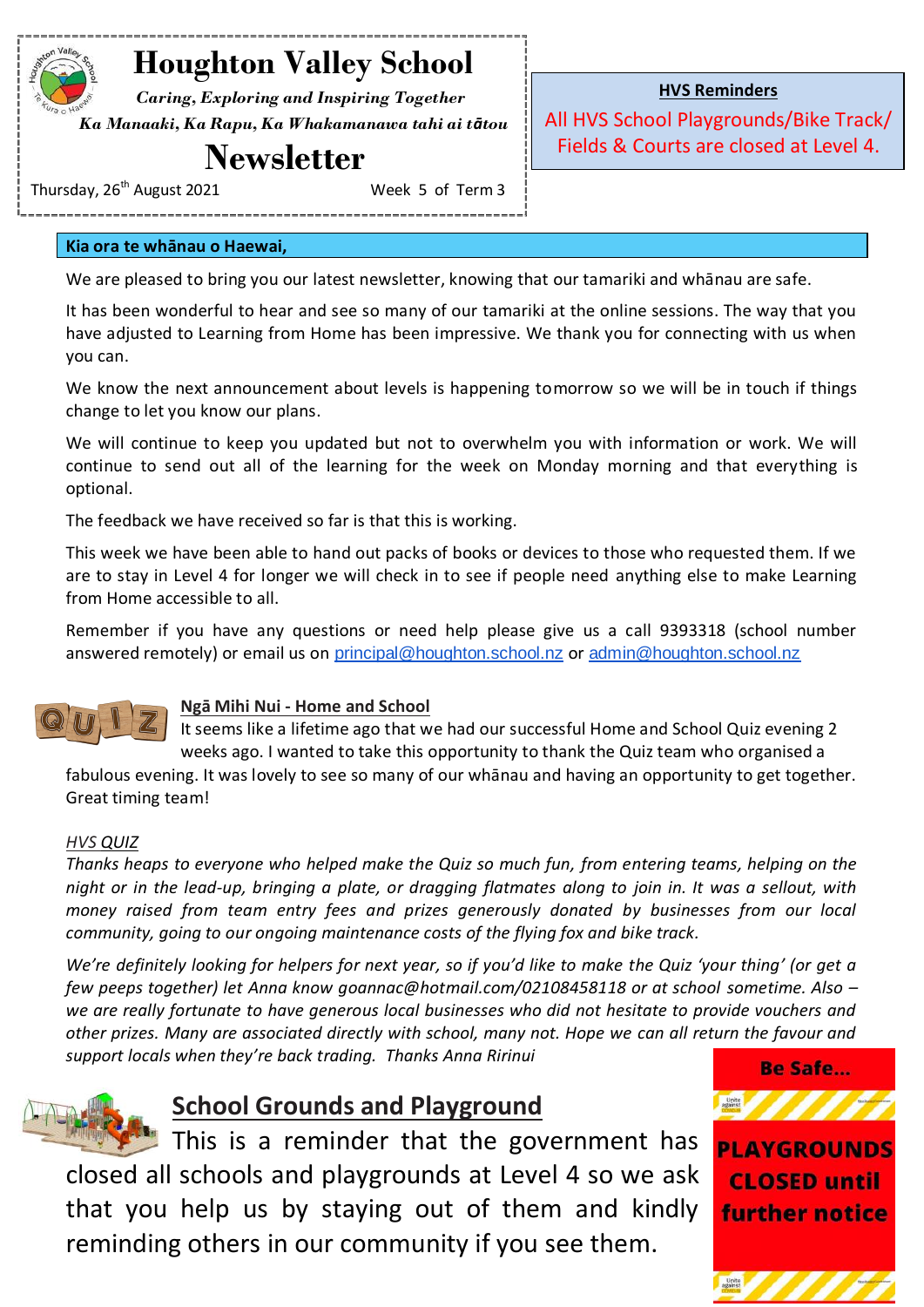#### **Learning from Home**

We thought it would be good to share some of the wonderful things our tamariki have been up to: